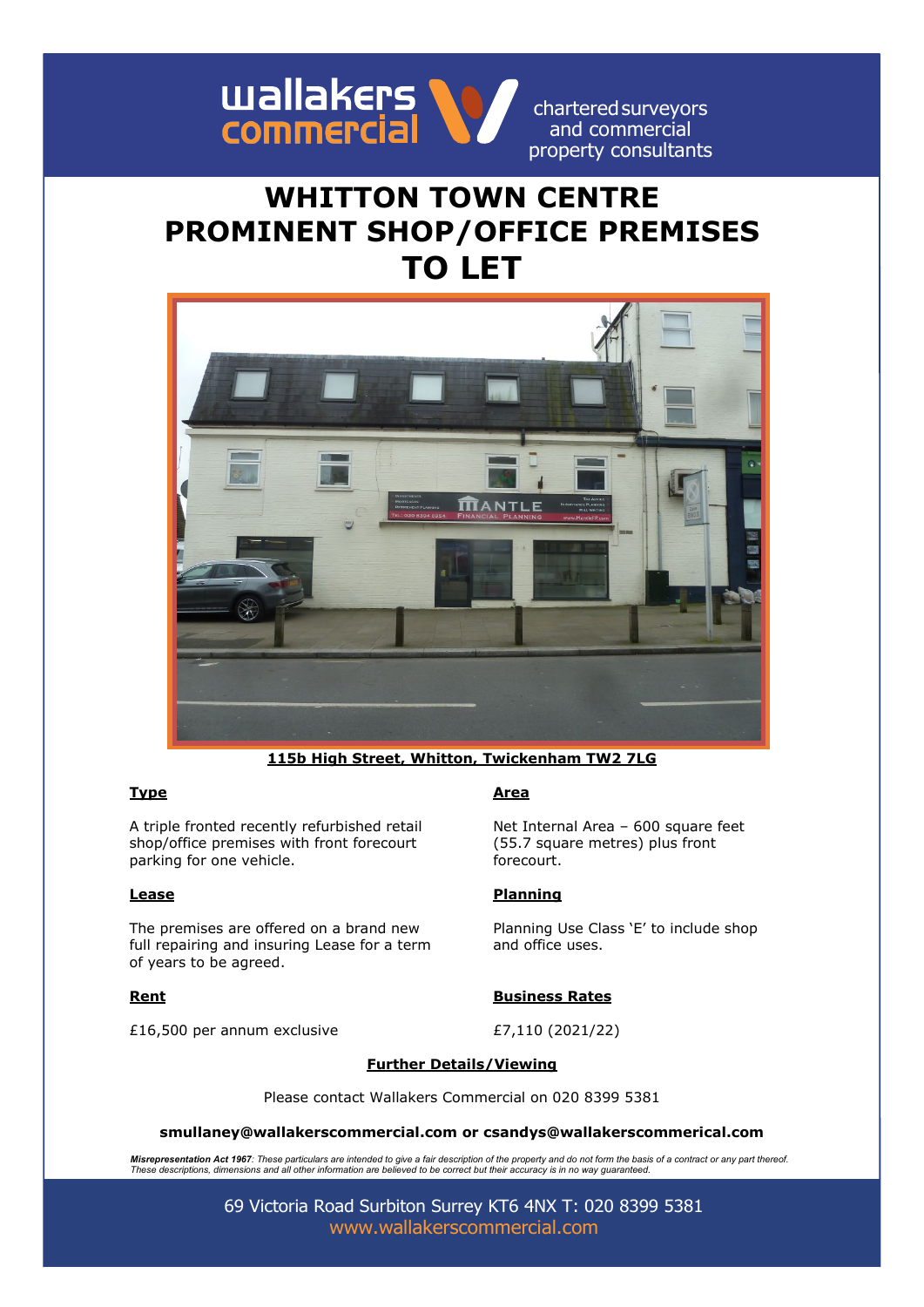## **115b High Street, Whitton, Twickenham TW2 7LG**

| <b>LOCATION:</b>                            | The premises are situated in a busy central trading position in Whitton Town Centre<br>close by to the Railway Station with its regular services to London Waterloo (29<br>minutes). Nearby traders include Greggs, Costa Coffee and William Hill. |
|---------------------------------------------|----------------------------------------------------------------------------------------------------------------------------------------------------------------------------------------------------------------------------------------------------|
| <b>DESCRIPTION:</b>                         | A triple fronted shop/office premises with large front forecourt suitable for the<br>parking of one vehicle or for additional sales/display.                                                                                                       |
|                                             | The shop provides the following areas/dimension (see plan attached):                                                                                                                                                                               |
|                                             | Net Frontage - 25' (7.62m)<br>Shop Depth $-13'$ (3.96m)                                                                                                                                                                                            |
|                                             | Net Internal Area - 600 square feet (55.7 square metres)                                                                                                                                                                                           |
|                                             | Features include:                                                                                                                                                                                                                                  |
|                                             | Triple fronted glazed display window frontage;                                                                                                                                                                                                     |
|                                             | Prominent and illuminated shop fascia sign;<br>$\bullet$                                                                                                                                                                                           |
|                                             | Recently refurbished throughout;<br>$\bullet$                                                                                                                                                                                                      |
|                                             | New suspended ceiling and diffused lighting system;<br>$\bullet$                                                                                                                                                                                   |
|                                             | Fully carpeted;                                                                                                                                                                                                                                    |
|                                             | New kitchenette and washroom facilities;<br>$\bullet$                                                                                                                                                                                              |
|                                             | Security alarm system (subject to annual contract);                                                                                                                                                                                                |
|                                             | Large paved front forecourt suitable for parking and additional sales/display;                                                                                                                                                                     |
|                                             | Shared rear service road with off street parking.<br>$\bullet$                                                                                                                                                                                     |
| <b>PLANNING:</b>                            | Planning Use Class 'E'. This includes shops, financial and professional services,<br>cafes, offices, clinics, gyms etc.                                                                                                                            |
| <b>BUSINESS RATES:</b>                      | The annual Business Rates payable for the year ending $31st$ March 2022 are £7,110.                                                                                                                                                                |
| <b>LEASE:</b>                               | The premises are to be offered on a brand new full repairing and insuring<br>Lease for a term of years to be agreed.                                                                                                                               |
| <b>RENT:</b>                                | £16,500 per annum exclusive.                                                                                                                                                                                                                       |
| EPC:                                        | The property has an Energy Performance Asset Rating of D 76.                                                                                                                                                                                       |
| <b>LEGAL COSTS:</b>                         | Each party to cover their own legal costs.                                                                                                                                                                                                         |
| <b>FURTHER DETAILS/</b><br><b>VIEWINGS:</b> | Strictly by appointment with Sole Agents, Wallakers Commercial on<br>020 8399 5381.                                                                                                                                                                |
|                                             | seamus.mullaney@wallakerscommercial.com<br>Seamus Mullaney:<br>csandys@wallakerscommercial.com<br>Carlie Sandys:                                                                                                                                   |

Misrepresentation Act 1967<br>These particulars are intended to give a fair description of the property and do not form the basis of a contract or any part thereof. These descriptions, dimensions and all other information are